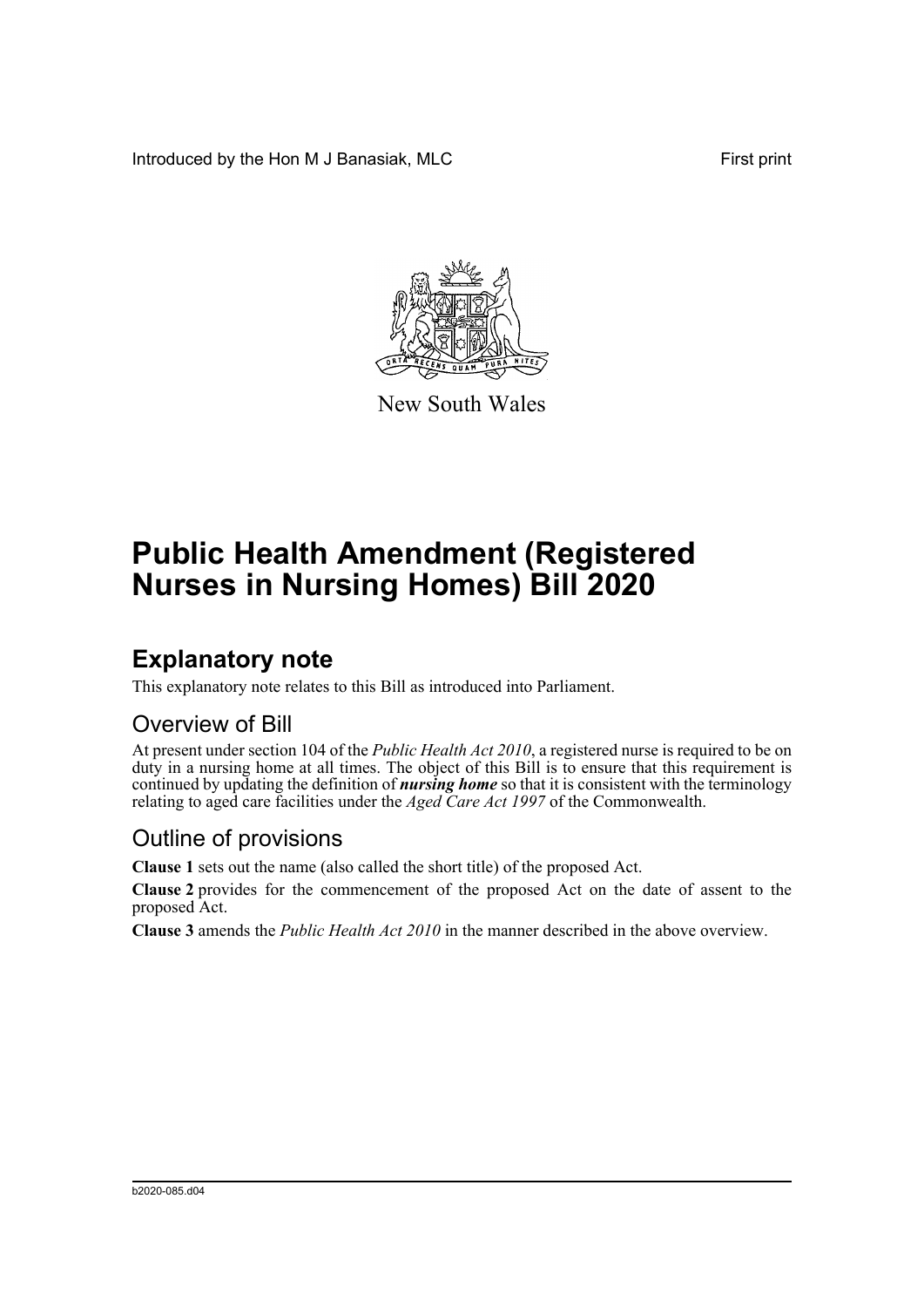Introduced by the Hon M J Banasiak, MLC First print

 $P^2$ 



New South Wales

## **Public Health Amendment (Registered Nurses in Nursing Homes) Bill 2020**

### **Contents**

|  |                                            | Page. |
|--|--------------------------------------------|-------|
|  | Name of Act                                |       |
|  | 2 Commencement                             |       |
|  | Amendment of Public Health Act 2010 No 127 |       |
|  |                                            |       |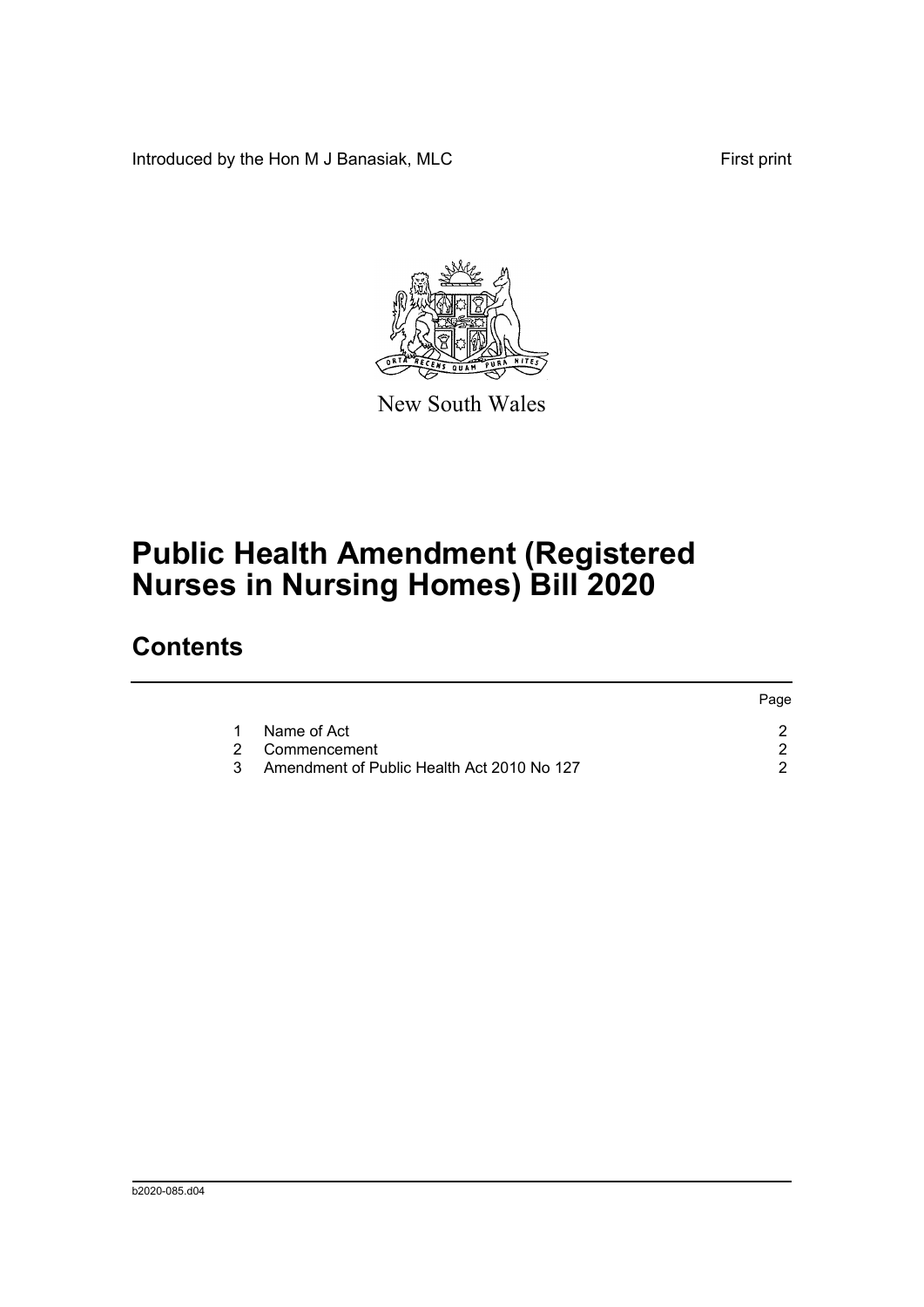

New South Wales

## **Public Health Amendment (Registered Nurses in Nursing Homes) Bill 2020**

No , 2020

#### **A Bill for**

An Act to amend the *Public Health Act 2010* to bring the definition of a nursing home into line with relevant Commonwealth legislation so as to ensure that the requirement for a registered nurse to be on duty at all times at a nursing home is continued.